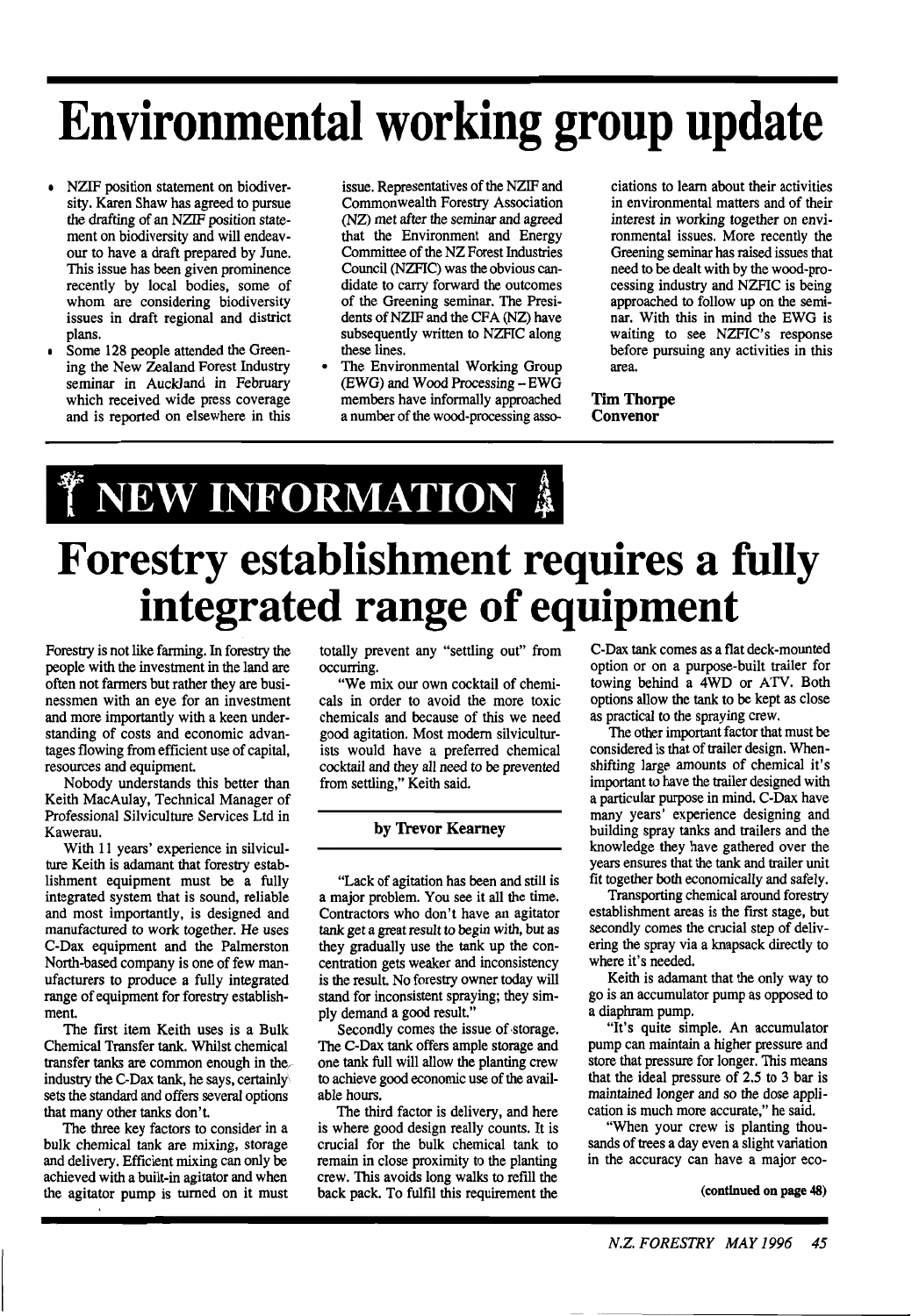### **NEW ZEALAND FORESTRY INDEX Vol39**

3911 May 1994,3912 August 1994,3913 November 1994,3914 February 1995.

**INSTITUTE NEWS** 

| Anon                           | Code of Ethics                                                             | JF39/1 |
|--------------------------------|----------------------------------------------------------------------------|--------|
| Anon                           | Higher memberships                                                         | JF39/1 |
| Anon                           | Membership changes                                                         | JF39/2 |
| Anon                           | Awards of New Zealand finalist                                             | JF39/3 |
| Anon                           | 1994 NZIF Council membership list                                          | JF39/3 |
| Anon                           | What would the NZIF CPD system look                                        |        |
|                                | like?                                                                      | JF39/4 |
| Anon                           | CPD Task Force - Who's who                                                 | JF39/4 |
| Boland, J.                     | The 66th NZIF AGM                                                          | JF39/2 |
| Cooper, D.                     | Nelson-Marlborough Section field day in                                    |        |
|                                | Kenepuru Sound                                                             | JF39/3 |
| Field, D.                      | Indigenous forests review                                                  | JF39/3 |
| Fraser, K.                     | Overwhelming response to NZIF                                              |        |
|                                | Membership Survey                                                          | JF39/2 |
| Fraser, K.                     | $CPD - what is it?$                                                        | JF39/4 |
| Galbraith, J.                  | NZIF Survey report available                                               | JF39/3 |
| Galbraith, J.                  | Continuing professional development                                        | JF39/4 |
| Guild, D.                      | The phoenix which rose from the ashes                                      | JF39/1 |
| Holloway, J.                   | Obituary - John A. Hayward                                                 | JF39/2 |
| Manley, B.                     | <b>Forest Valuation Working Party progress</b>                             |        |
|                                | report                                                                     | JF39/1 |
| Manley, B.                     | <b>NZIF Forest Valuation Working Party</b>                                 | JF39/3 |
| Manning, J.                    | The role of forestry in the Mackenzie Basin                                | JF39/1 |
| O'Loughlin, C.                 | Forestry science matters                                                   | JF39/1 |
| Olsen, P.                      | Presidential comments                                                      | JF39/1 |
| Olsen, P.                      | Research for profit                                                        | JF39/2 |
| Olsen, P.                      | President's comments - Resource                                            |        |
|                                | management and the environment                                             | JF39/3 |
| van Rossen, R.                 | <b>NZIF Seminars</b>                                                       | JF39/1 |
| Vaughan, L.                    | Obituary - Dr Harry Jacks                                                  | JF39/3 |
| Whyte, G.                      | <b>Schlich Medal</b>                                                       | JF39/2 |
|                                |                                                                            |        |
|                                | <b>COMMENT</b>                                                             |        |
| Ezell, A.W.                    | Which road to take? Enforced regulations                                   |        |
|                                | or voluntary compliance? A view from                                       |        |
|                                | Southeast, USA                                                             | JF39/3 |
| Fenton, R.                     | Response to SDR'S 'Thinking Aloud'                                         | JF39/1 |
| Gover, R.K.                    | Some thoughts on the indigenous forest                                     |        |
|                                | management crossroad and the paths of                                      |        |
|                                | opportunity                                                                | JF39/4 |
| McDowell, L.<br>O'Loughlin, C. | 'Trees are good, Trees work'<br>The sustainable paradox $-$ an examination | JF39/3 |
|                                | of "The Plantation Effect" - a review of the                               |        |
|                                | environmental effects of plantation forestry                               |        |
|                                | in Ngw Zealand                                                             | JF39/4 |
|                                | O'Neill, M., Thomson, P. & Poole, L.                                       |        |
|                                | A triunity responds to Craig Potton's                                      |        |
|                                | 'A public perception of plantation forestry'                               | JF39/3 |
| Perley, C.                     | Biodiversity, sustainability and a land ethic                              | JF39/1 |
| Perley, C.                     | Forest 'value', sustainability and utilisation                             | JF39/3 |
| Potton, C.                     | A public perception of plantation forestry                                 | JF39/2 |
| Purey-Cust, J.                 | 1984 or Don't do as I do                                                   | JF39/3 |
| Purety-Cust, J.                |                                                                            |        |
| Richards, K.                   |                                                                            |        |
|                                | Guest editorial: The road not taken                                        | JF39/4 |
|                                | Suitable management of rimu forests                                        | JF39/2 |
|                                | - the Timberlands West Coast experience                                    |        |
|                                | Richardson, S.D. Critique – Economics and Ethics:                          |        |
|                                | approaches to sustainable forest<br>management                             | JF39/2 |
| Rosoman, G.                    | Ecoforestry – towards a responsible                                        |        |
|                                | plantation industry                                                        | JF39/4 |
| Solari, L.                     | West Coast forestry, on the move and testing                               |        |
|                                | new frontiers                                                              | JF39/2 |
| Thies, C.                      | J'accuse! Greenpeace speaks                                                | JF39/1 |
| Weetman, G.                    | Recent developments in British Columbia<br>forestry                        | JF39/2 |

**ARTICLES** 

|                                | Allen, R., Platt, K. and Wiser, S.                                             |                  |  |
|--------------------------------|--------------------------------------------------------------------------------|------------------|--|
|                                | Biodiversity in New Zealand plantations                                        | JF39/4<br>JF39/3 |  |
| Bigsby, H.R.                   | Sustainability and the role of economics                                       |                  |  |
| Fahey, B.                      | The effect of plantation forestry on water                                     |                  |  |
|                                | yield in New Zealand                                                           | JF39/3           |  |
| Hughes, H.                     | Towards sustainable plantation forestry                                        | JF39/2           |  |
| Kay, M.                        | Biological control for invasive tree species                                   | JF39/3           |  |
| McNeely, J.A.                  | Global environmental facility: cornucopia<br>or kiss of death for biodiversity | JF39/1           |  |
| Norton, D. & Fuller, P.F.      |                                                                                |                  |  |
|                                | Restoration of lowland totara forest in                                        |                  |  |
|                                | Canterbury                                                                     | JF39/1           |  |
| O'Loughlin, C.                 | The forest and water quality relationship                                      | JF39/3           |  |
|                                | Richardson, S.D. Economics and ethics: approaches to                           |                  |  |
|                                | sustainable forest management                                                  | JF39/1           |  |
| Smith, C.T.                    | Is plantation forestry good or bad for soils?                                  | JF39/2           |  |
| Spellerberg, I. and Sawyer, J. |                                                                                |                  |  |
|                                | Multiple-use, biological diversity and                                         |                  |  |
|                                | standards                                                                      | JF39/4           |  |
| Tilling, A.                    | Sphagnum moss: issues associated with                                          |                  |  |
|                                | the sustainable development of a non-timber                                    |                  |  |
|                                | forest product in New Zealand                                                  | JF39/4           |  |
|                                | <b>TECHNICAL NOTES</b>                                                         |                  |  |
| Benecke, U. & Baker, G.        |                                                                                |                  |  |
|                                | Beech management research – testing a                                          |                  |  |
|                                | group selection system by small coupe                                          |                  |  |
|                                | harvesting in Granville Forest, Westland                                       | JF39/2           |  |
| Ledgard, N.                    | A form for assessing the risk of conifer                                       |                  |  |
|                                | spread in the high country                                                     | JF39/1           |  |
| Ledgard, N.                    | Native birds in South Island high-country                                      |                  |  |
|                                | exotic conifers                                                                | JF39/4           |  |
| Ledgard, N. & Davis, M.        |                                                                                |                  |  |
|                                | Rangeland tree establishment - machine                                         |                  |  |
|                                | planting and direct seeding                                                    | JF39/1           |  |
| Low, C.                        | A brief history of Douglas-fir in                                              |                  |  |
|                                | New Zealand                                                                    | JF39/1           |  |
| Nicholas, I. & Hay, E.         | Management of Eucalypts Cooperative                                            | JF39/1           |  |
|                                | Platt, I. & Wardle, J. Winter dessication of seedlings in a                    |                  |  |
|                                | managed NZ black beech (Nothofagus                                             |                  |  |
|                                | solandri) forest - and its potential solution                                  | JF39/4           |  |
| Richards, K. & Solari, L.      |                                                                                |                  |  |
|                                | Aerial harvesting on the West Coast                                            |                  |  |
|                                | – a note                                                                       | JF39/2           |  |
| Solari, L.                     | South Westland's special purpose species                                       |                  |  |
|                                | programme                                                                      | JF39/2           |  |
|                                |                                                                                |                  |  |
|                                | NEW INFORMATION                                                                |                  |  |
| Bilek, E.M.                    | Minimising stamp duty: a forestry primer                                       | JF39/2           |  |
| Brown, C.                      | The Forestry outcome of the Uruguay                                            |                  |  |
|                                | round of multilateral negotiations                                             | JF39/1           |  |
| Caddie, A.C.                   | Law Reform Bill (No 3): implications<br>for forestry                           |                  |  |
| Caddie, A.C.                   | Forestry partnerships and financial reporting                                  | JF39/3<br>JF39/3 |  |
| Cuddihy, M.                    | New plan for the control of Himalayan thar                                     | JF39/1           |  |
| Franklin, D.                   | Update on macrocarpa                                                           | JF39/1           |  |
| Griffith, J.                   | In Our Contemporaries                                                          | JF39/3           |  |
| Herrington, G.                 | Abolition of lease duty on forestry rights                                     | JF39/2           |  |
| Lee, D.                        | Budget 1994: increase in science funding                                       | JF39/2           |  |
| Marden, M.                     | Value of environmental-impact monitoring                                       |                  |  |
|                                | to forest management under the Resource                                        |                  |  |
|                                | Management Act: Mangatu Forest                                                 | JF39/1           |  |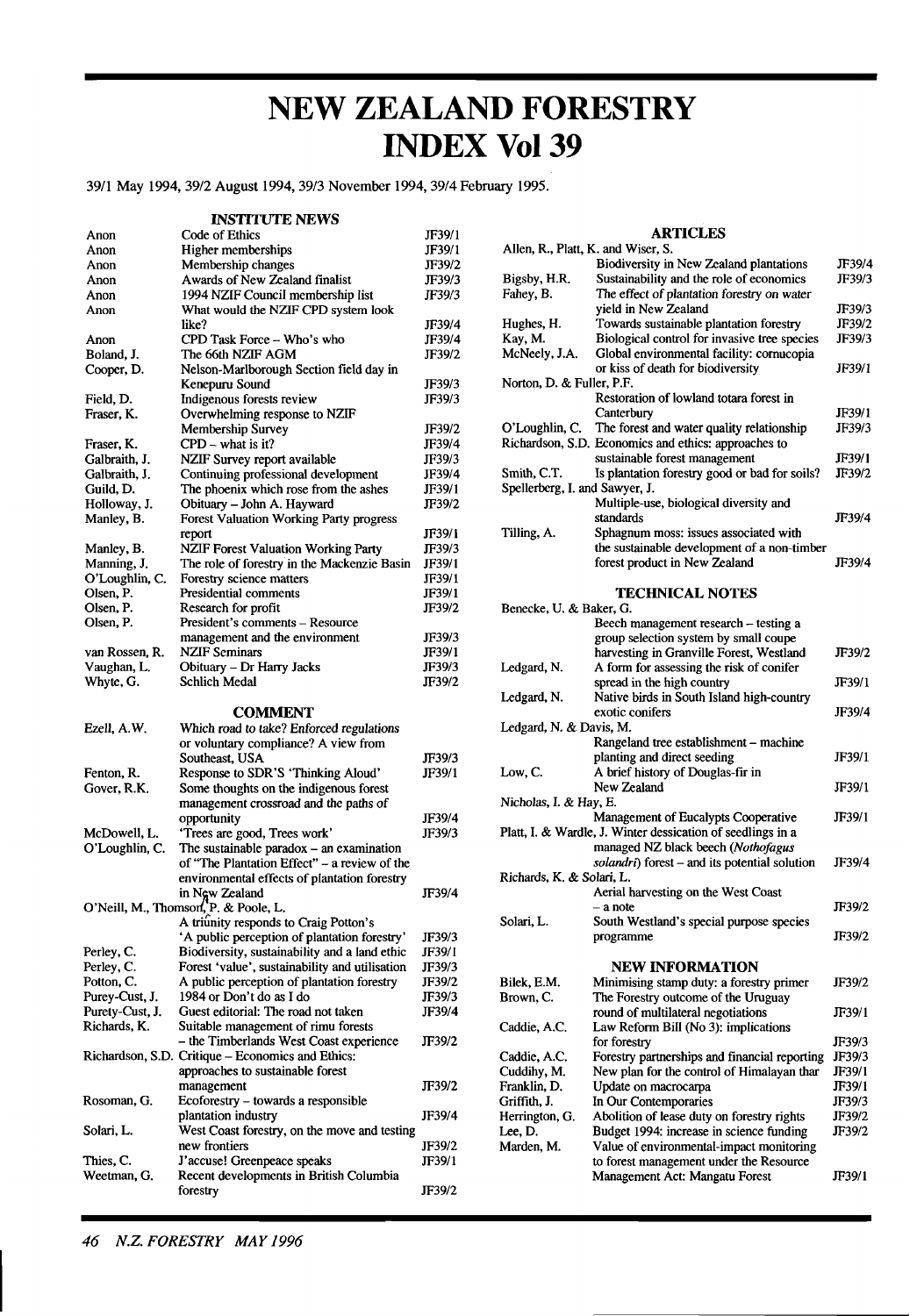| Marren, M.      | Changing forest ownership patterns                         | JF39/3 | <b>BOOK REVIEWS</b>                                                   |        |
|-----------------|------------------------------------------------------------|--------|-----------------------------------------------------------------------|--------|
| Novis. J.       | The tenure of Crown pastoral land                          | JF39/2 | "Black truffles" by I. Hall, G. Brown, & J. Byars JF39/4<br>Allen, J. |        |
| Orchard, M.     | Sphagnum Moss - 'Green Gold'                               | JF39/2 | Chavasse, G. "The Cork Oaks and Cork by R. Macarthur                  | JF39/4 |
| Platt. I.       | Update from the Indigenous Forestry Unit                   | JF39/4 | Kininmonth, J. "Primary Word Processing: Principles and               |        |
|                 | Wijewardana, D. Sustainable management of forests: current |        | <i>Practice"</i> by J.C.F. Walker                                     | JF39/2 |
|                 | international debate                                       | JF39/4 | "Management of Radiata Pine" by N.B.<br>Whyte, G.                     |        |
|                 |                                                            |        | Lewis & I.S. Ferguson                                                 | JF39/2 |
|                 |                                                            |        | <b>PERSONAL PROFILE</b>                                               |        |
|                 | <b>CONFERENCE PAPERS</b>                                   |        | <b>Geoff Chavasse</b><br>Anon                                         | JF39/3 |
| Roberts, N.J.V. | Past, present and future land management                   |        | Chavasse, C.G. Ross Smith Macarthur                                   | JF39/1 |
|                 | practices in New Zealand                                   | JF39/2 | Chavasse, C.G. Andrew Kirkland                                        | JF39/4 |

### **INDEX Volume 40**

**4011 May I995,40/2 August I995,40/3 November 1995,40/4 February 1996** 

**INSTITUTE NEWS** 

| Agnew, H.                | Changes proposed to resource management                 |              |
|--------------------------|---------------------------------------------------------|--------------|
|                          | procedures                                              | JF40/2       |
| Anon                     | Taupo Conference on 'Practical Applications             |              |
|                          | of New Technology'                                      | JF40/1       |
| Anon                     | <b>ITTO Fellowships</b>                                 | JF40/2       |
| Anon                     | Membership changes                                      | JF40/2       |
| Field, D.                | NZIF Indigenous Forestry Working Party -                |              |
|                          | developing a policy for indigenous forests              | JF40/2       |
| Whyte, G.                | Report on sustainability of exotic forest               |              |
|                          | yield management practice                               | JF40/2       |
| Hammond, D.              | NZIF Handbook - Third Edition                           | JF40/1       |
| Holloway, J.             | Obituary: John Wendelken                                | JF40/4       |
| Kirkland, A.             | Obituary – From Heather to Monoao –                     |              |
|                          | a great pumiceland forester, John Ure                   | JF40/1       |
| Manley, B.               | Forest Valuation Working Party update                   | JF40/3       |
| O'Leary, D.              | Obituary - Gowan (Pat) Duff                             | JF40/2       |
| O'Loughlin, C.           | News from Wellington Section of NZIF                    | JF40/2       |
| Olsen, P.                | Carbon sequestration and New Zealand's                  |              |
|                          | indigenous forests                                      | JF40/1       |
| Olsen, P.                | President's comments: Funding for                       |              |
|                          | indigenous forests                                      | JF40/2       |
| Olsen, P.                | President's comments on Sustainability,                 |              |
|                          | the Principles of Plantation Management                 |              |
|                          | and Ethics                                              | JF40/3       |
| Olsen, P.                | President's comments: Greening the NZ                   |              |
|                          | forest industry                                         | JF40/4       |
| Olsen, P.                | <b>Obituary: Geoff Chavasse</b>                         | JF40/4       |
| Olsen, P. & Dale, R.     |                                                         |              |
|                          | <b>Forestry Corporation of New Zealand</b>              | JF40/3       |
| Parker, P. & Smith, J.   |                                                         |              |
|                          | Institute AGM and Conference 1996                       | JF40/2       |
| Purey-Cust, J.           | <b>Obituary: Daniel Bernard Corkery</b>                 | JF40/4       |
| Taylor, P. & Edmonds, J. |                                                         |              |
|                          | NZIF AGM and Conference at Invercargill                 | JF40/4       |
| Thomson, $A.\ell$        | Obituary – Malcolm James Conway                         | JF40/2       |
| Thorpe, T.               | Environmental Working Group update                      | JF40/1,2,3,4 |
| Thorpe, T.               | ECO Conference and AGM - 'Greenwash                     |              |
|                          | be damned'                                              | JF40/3       |
|                          |                                                         |              |
| Thorpe, T.               | NZIF member comment on NZ Forest                        |              |
|                          | Accord and Principles for Commercial                    |              |
|                          | <b>Plantation Forest Management</b>                     | JF40/4       |
| Wilcox, P.               | Obituary: Stephen Mark O'Dea                            | JF40/4       |
|                          |                                                         |              |
|                          | <b>COMMENT</b>                                          |              |
| Bigsby, H.               | Plantations and the promotion of                        |              |
|                          | sustainability                                          | JF40/3       |
| Blaschke, P.             | East Coast forestry – goals, risks and realities JF40/1 |              |
| Burdon, R. & Miller, J.  |                                                         |              |
|                          | Alternative species revisited: categorisation           |              |
|                          | and issues for strategy and research                    | JF40/2       |
| Dolman, K.               | A Forest Minister for every season                      | JF40/4       |
| Farley, P.               | Kaingaroa for sale? Off on the road to hell             |              |

at last? **JF4013** 

| Kirkland, A.               | State Forest asset sales - logical progession                                   |        |
|----------------------------|---------------------------------------------------------------------------------|--------|
|                            | or reprehensible reversal of the State's role                                   |        |
|                            | in NZ forestry?                                                                 | JF40/4 |
| Morton, J.                 | <b>Urban Trees Bill</b>                                                         | JF40/4 |
| O'Loughlin, C.             | The Stratford power station decision<br>An impertinent question - New Zealand's | JF40/2 |
| Perley, C.                 |                                                                                 | JF40/2 |
|                            | approach to forestry and research<br>The road-funding debate moves into a       |        |
| Perry, C.                  | higher gear                                                                     | JF40/3 |
| Poole, L.                  | The theft of State forests                                                      | JF40/3 |
| Purey-Cust, J.             | The Plantation Effect (G. Rosoman,                                              |        |
|                            | Greenpeace) – An essay in monocultural                                          |        |
|                            | thinking                                                                        | JF40/4 |
| Purey-Cust, J.             | Confused by figures, or the search for                                          |        |
|                            | mediocrity                                                                      | JF40/1 |
| Spellerberg, I.            | Plantation forests protect our biodiversity?                                    |        |
|                            | - too much of a generalisation to be true!                                      | JF40/4 |
| Sutton, W.                 | Plantation forests protect our biodiversity                                     | JF40/3 |
| Thomson, A.                | Why sell Kaingaroa Forest?                                                      | JF40/4 |
|                            | Wijewardana, D. What is the Montreal process?                                   | JF40/2 |
|                            |                                                                                 |        |
|                            | <b>ARTICLES</b>                                                                 |        |
| Bigsby, H.                 | Accounting for plantations – national                                           |        |
|                            | accounts and forestry                                                           | JF40/1 |
| Brownlie, R. & Terlesk, C. |                                                                                 |        |
|                            | Using a geographical information system                                         |        |
|                            | to map and determine the extent of major                                        |        |
|                            | soil disturbance resulting from a logging                                       |        |
|                            | operation                                                                       | JF40/2 |
| Fransen, P. & Brownlie, R. |                                                                                 |        |
|                            | Historical slip erosion in catchments under                                     |        |
|                            | pasture and radiata pine forest, Hawke's                                        |        |
|                            | Bay hill country                                                                | JF40/4 |
| Hall, P.                   | Mechanical site preparation using excavators JF40/2                             |        |
| Hock, B. et al.            | Using GIS and visualisation techniques for                                      |        |
|                            | rural planning                                                                  | JF40/1 |
| Hosking, G.                | Evaluation of forest canopy damage using                                        |        |
|                            | airborne videography                                                            | JF40/1 |
| Lawrence, M. et al.        |                                                                                 |        |
|                            | Three forestry applications of the Global                                       |        |
|                            | Positioning System (GPS) in New Zealand                                         |        |
| McGuigan, B. & Scott, J.   |                                                                                 |        |
|                            | RegRAM-1 - A flexible, forest harvest                                           |        |
|                            | scheduling and industrial processing<br>optimisation model                      | JF40/2 |
|                            | New information tools for the forest                                            |        |
| Manley, B.                 | manager                                                                         | JF40/3 |
| Pilaar, C. et al.          | The New Zealand land cover database:                                            |        |
|                            | a pilot scheme and a forestry perspective                                       | JF40/1 |
| Stewart, G. & White, J.    |                                                                                 |        |
|                            | Tree ring analysis in rimu (Dacrydium                                           |        |
|                            | <i>cupressinum</i> ): implications for studies of                               |        |
|                            | forest dynamics and sustained yield                                             |        |
|                            | management                                                                      | JF40/2 |
|                            |                                                                                 |        |